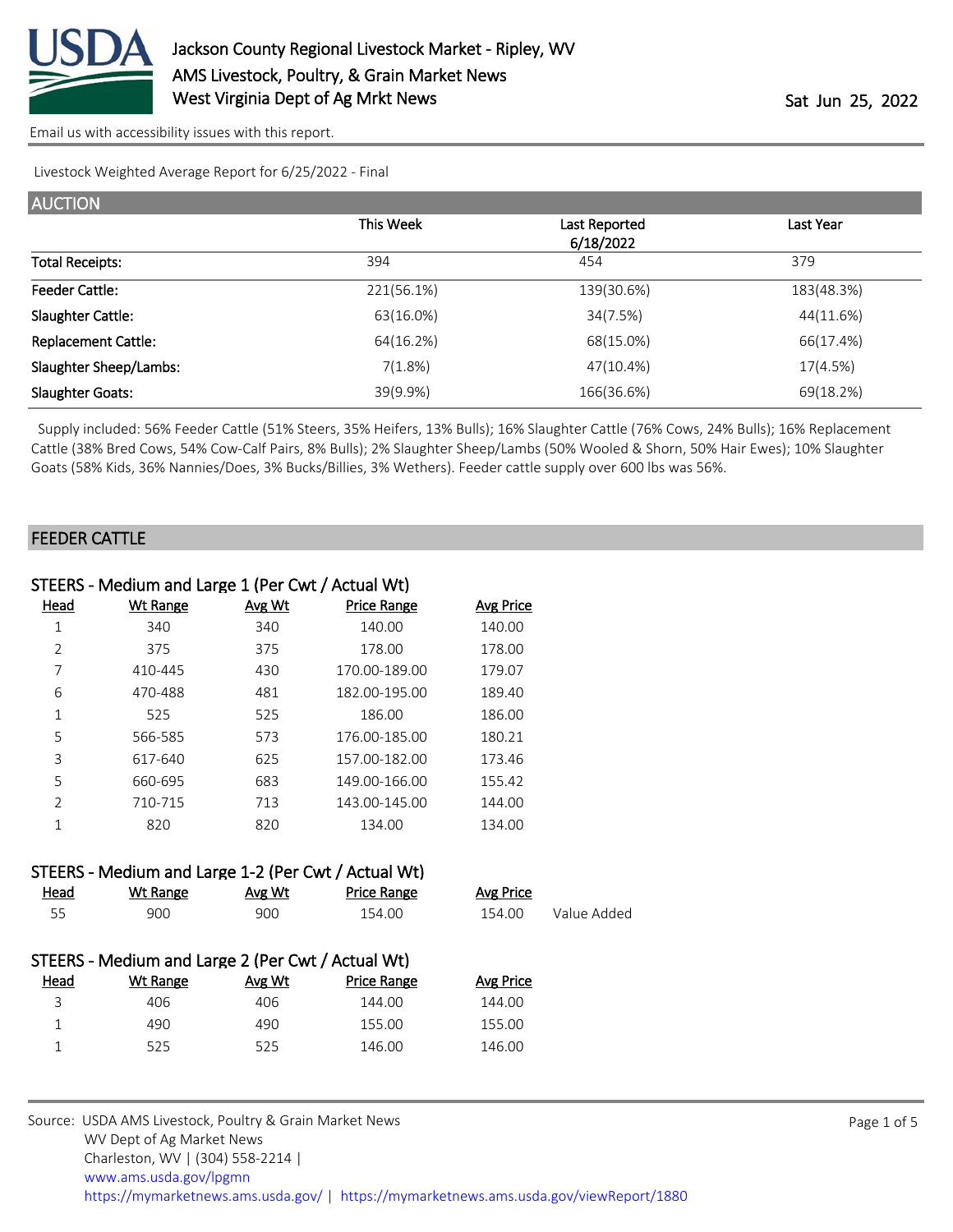

| HEIFERS - Medium and Large 1 (Per Cwt / Actual Wt) |          |               |                    |                  |  |  |  |  |
|----------------------------------------------------|----------|---------------|--------------------|------------------|--|--|--|--|
| Head                                               | Wt Range | <b>Avg Wt</b> | <b>Price Range</b> | <b>Avg Price</b> |  |  |  |  |
| 4                                                  | 365-385  | 378           | 163.00-174.00      | 169.18           |  |  |  |  |
| 3                                                  | 425-445  | 437           | 160.00-163.00      | 160.97           |  |  |  |  |
| 3                                                  | 490-492  | 491           | 152.00-160.00      | 154.66           |  |  |  |  |
| 14                                                 | 500-545  | 520           | 131.00-157.00      | 148.24           |  |  |  |  |
| 7                                                  | 550-592  | 577           | 123.00-155.00      | 145.21           |  |  |  |  |
| 10                                                 | 600-635  | 605           | 149.00-159.00      | 150.80           |  |  |  |  |
| 12                                                 | 655-691  | 688           | 144.00-147.00      | 146.76           |  |  |  |  |
| $\overline{2}$                                     | 742      | 742           | 145.00             | 145.00           |  |  |  |  |
| 3                                                  | 775      | 775           | 144.00             | 144.00           |  |  |  |  |
| 6                                                  | 878      | 878           | 126.00             | 126.00           |  |  |  |  |
|                                                    |          |               |                    |                  |  |  |  |  |

## BULLS - Medium and Large 1-2 (Per Cwt / Actual Wt)

| Head           | <b>Wt Range</b> | Avg Wt | <b>Price Range</b> | <b>Avg Price</b> |
|----------------|-----------------|--------|--------------------|------------------|
| 1              | 345             | 345    | 150.00             | 150.00           |
| 5              | 400-435         | 411    | 130.00-184.00      | 165.45           |
| 6              | 450-490         | 468    | 152.00-176.00      | 162.79           |
| 4              | 505-515         | 509    | 130.00-168.00      | 150.37           |
| 4              | 550-570         | 563    | 117.00-141.00      | 126.80           |
| 1              | 640             | 640    | 141.00             | 141.00           |
| $\mathfrak{D}$ | 725-740         | 733    | 112.00-132.00      | 122.10           |
| 1              | 770             | 770    | 102.00             | 102.00           |
|                |                 |        |                    |                  |

#### SLAUGHTER CATTLE

| COWS - Breaker 75-80% (Per Cwt / Actual Wt) |                                           |        |                    |           |                 |  |  |  |  |
|---------------------------------------------|-------------------------------------------|--------|--------------------|-----------|-----------------|--|--|--|--|
| Head                                        | Wt Range                                  | Avg Wt | <b>Price Range</b> | Avg Price | Dressing        |  |  |  |  |
| 12                                          | 1000-1815                                 | 1512   | 82.00-113.00       | 96.70     | Average         |  |  |  |  |
|                                             | COWS - Boner 80-85% (Per Cwt / Actual Wt) |        |                    |           |                 |  |  |  |  |
| Head                                        | Wt Range                                  | Avg Wt | <b>Price Range</b> | Avg Price | Dressing        |  |  |  |  |
| 29                                          | 885-1530                                  | 1191   | 84.00-109.00       | 95.06     | Average         |  |  |  |  |
|                                             | COWS - Lean 85-90% (Per Cwt / Actual Wt)  |        |                    |           |                 |  |  |  |  |
| Head                                        | Wt Range                                  | Avg Wt | <b>Price Range</b> | Avg Price | <b>Dressing</b> |  |  |  |  |
| 13                                          | 685-1155                                  | 882    | 60.00-81.00        | 70.34     | Average         |  |  |  |  |
| BULLS - 1 (Per Cwt / Actual Wt)             |                                           |        |                    |           |                 |  |  |  |  |
| Head                                        | <b>Wt Range</b>                           | Avg Wt | <b>Price Range</b> | Avg Price | <b>Dressing</b> |  |  |  |  |
| 16                                          | 995-1925                                  | 1391   | 99.00-149.00       | 121.30    | Average         |  |  |  |  |

# BULLS - 2 (Per Cwt / Actual Wt)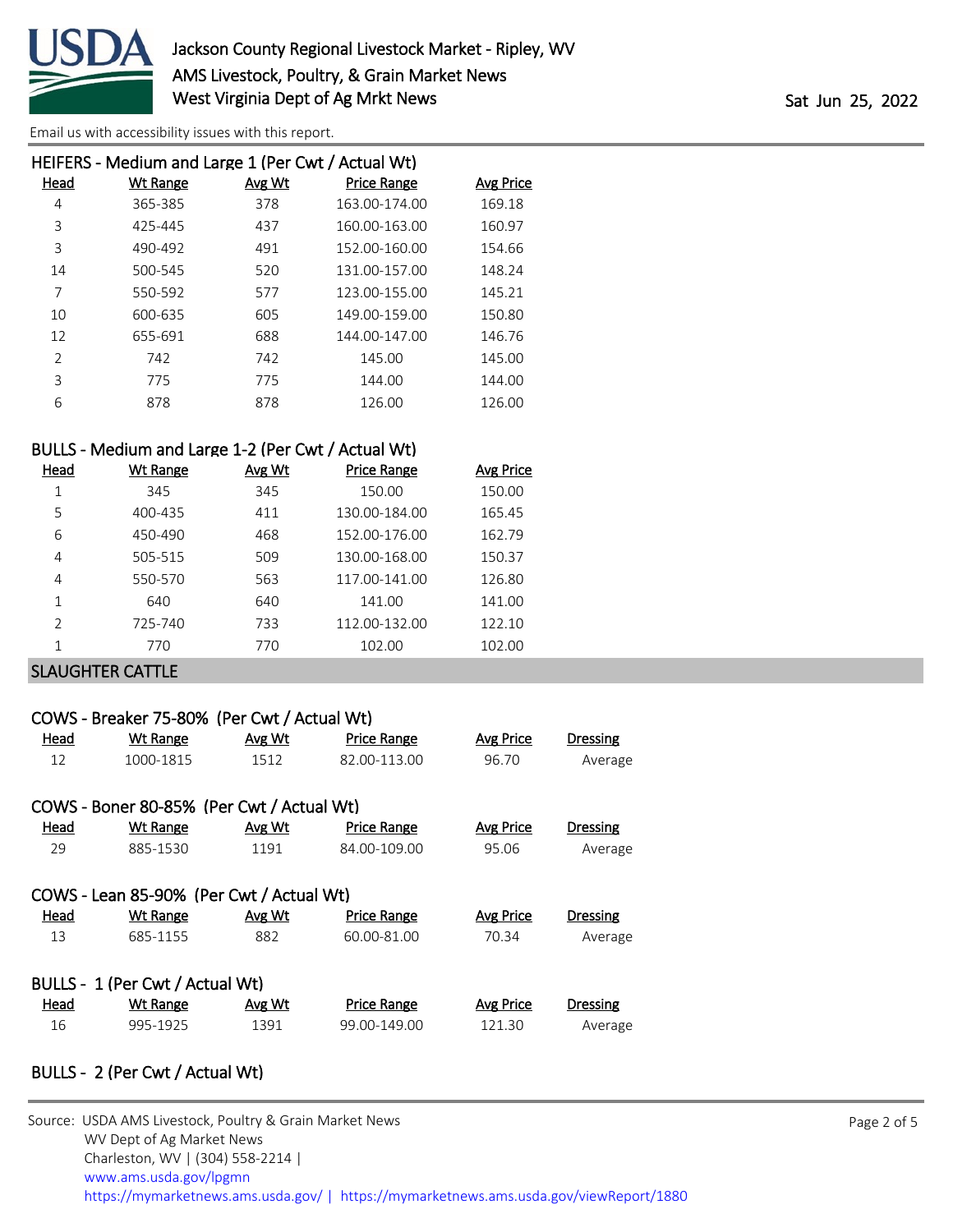

| <u>Head</u>               | <b>Wt Range</b> | Avg Wt | <b>Price Range</b> | Avg Price | <b>Dressing</b> |
|---------------------------|-----------------|--------|--------------------|-----------|-----------------|
|                           | 975             | 975    | 83.00              | 83.00     | Average         |
| <b>REPLACEMENT CATTLE</b> |                 |        |                    |           |                 |

## BRED COWS - Medium and Large 1-2 (Per Unit / Actual Wt)

| <u>Age</u> | <b>Stage</b>   | Head | Wt Range | Avg Wt | <b>Price Range</b> | Avg Price |
|------------|----------------|------|----------|--------|--------------------|-----------|
| $2 - 4$    | Τ1             |      | 1070     | 1070   | 875.00             | 875.00    |
| $2 - 4$    | T <sub>2</sub> | 1    | 905      | 905    | 750.00             | 750.00    |
| $2 - 4$    | T <sub>3</sub> |      | 825-1095 | 960    | 625.00-1100.00     | 895.90    |
| $5 - 8$    | Т1             | 1    | 1170     | 1170   | 1035.00            | 1035.00   |
| $5 - 8$    | T2             | 1    | 1145     | 1145   | 950.00             | 950.00    |
| >5         | T <sub>2</sub> |      | 735-1370 | 1053   | 735.00-1325.00     | 1118.99   |
| >5         | T3             |      | 1320     | 1320   | 1125.00            | 1125.00   |
|            |                |      |          |        |                    |           |

## COW-CALF PAIRS - Medium and Large 1-2 w/ <150 lbs calf (Per Unit / Actual Wt)

| Age | Stage | Head | Wt Range | Avg Wt | <b>Price Range</b> | <b>Avg Price</b> |
|-----|-------|------|----------|--------|--------------------|------------------|
| つ-4 |       |      | 1100     | 1100   | 1175.00            | 1175.00          |
|     |       |      | 1360     | 1360   | 1400.00            | 1400.00          |

## COW-CALF PAIRS - Medium and Large 1-2 w/ 150-300 lbs calf (Per Unit / Actual Wt)

| Age | Stage | Head | Wt Range  | Avg Wt | <b>Price Range</b> | Avg Price |
|-----|-------|------|-----------|--------|--------------------|-----------|
| 2-4 |       |      | 880-1180  | 1035   | 1060 00-1275 00    | 1179 N.   |
| >5  |       |      | 1125-1375 | 1265   | 985.00-1400.00     | 1208.73   |
| >8  |       |      | 1620      | 1620   | 1675.00            | 1675.00   |

## COW-CALF PAIRS - Medium and Large 1-2 w/ >300 lbs calf (Per Unit / Actual Wt)

| Age     | Stage | Head | Wt Range | Avg Wt | <b>Price Range</b> | Avg Price |
|---------|-------|------|----------|--------|--------------------|-----------|
| $2 - 4$ |       |      | 1180     | 1180   | 1435.00            | 1435.00   |
| 2-4     |       |      | 1325     | 1325   | 1275.00            | 1275.00   |
| >5      |       |      | 960      | 960    | 875.00             | 875.00    |

#### BULLS - Medium and Large 1-2 (Per Unit / Actual Wt)

| <u>Age</u> | Head | Wt Range | Avg Wt | <b>Price Range</b> | Avg Price |
|------------|------|----------|--------|--------------------|-----------|
|            |      | 825-910  | 868    | 1000.00-1250.00    | 1131 12   |
|            |      |          |        |                    |           |

## SLAUGHTER SHEEP/LAMBS

|             |                                                                                                                                                |        | WOOLED & SHORN - Good and Choice 1 (Per Cwt / Actual Wt) |           |                     |
|-------------|------------------------------------------------------------------------------------------------------------------------------------------------|--------|----------------------------------------------------------|-----------|---------------------|
| <u>Head</u> | Wt Range                                                                                                                                       | Avg Wt | Price Range                                              | Avg Price | Dressing<br>Average |
|             | /5                                                                                                                                             | 75.    | 210.00                                                   | 210.00    |                     |
|             | <b>ILAID FIAIFR.</b> $Q_{\text{max}}$ and $Q_{\text{max}}$ and $Q_{\text{max}}$ and $Q_{\text{max}}$ and $Q_{\text{max}}$ and $Q_{\text{max}}$ |        |                                                          |           |                     |

# HAIR EWES - Good and Choice 1 (Per Cwt / Actual Wt) Head Wt Range Avg Wt Price Range Avg Price Dressing

| Source: USDA AMS Livestock, Poultry & Grain Market News                                |
|----------------------------------------------------------------------------------------|
| WV Dept of Ag Market News                                                              |
| Charleston, WV   (304) 558-2214                                                        |
| www.ams.usda.gov/lpgmn                                                                 |
| https://mymarketnews.ams.usda.gov/   https://mymarketnews.ams.usda.gov/viewReport/1880 |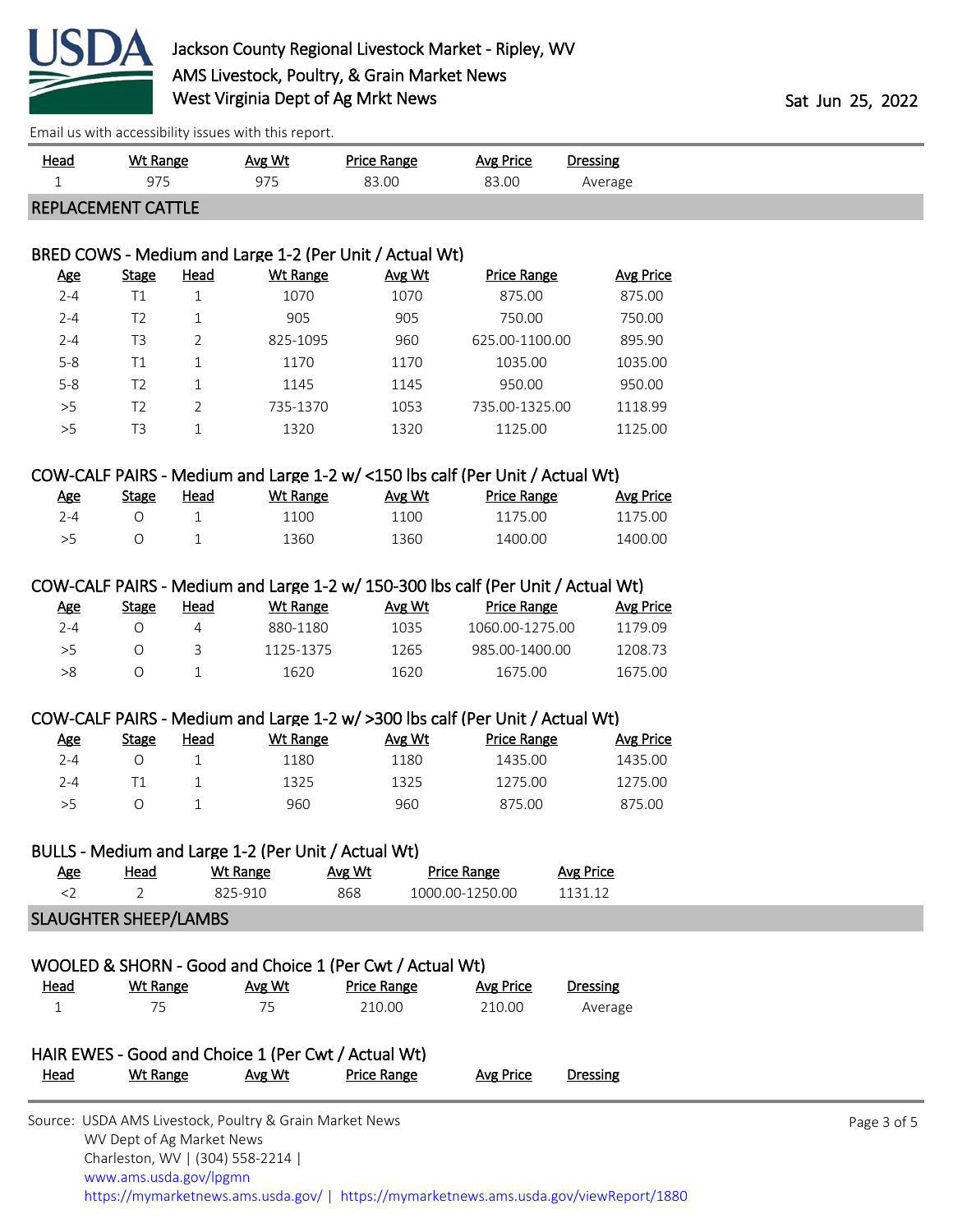

| $\mathbf{1}$                                 | 130                                                | 130    | 120.00             | 120.00           | Average         |  |  |  |  |  |
|----------------------------------------------|----------------------------------------------------|--------|--------------------|------------------|-----------------|--|--|--|--|--|
|                                              | <b>SLAUGHTER GOATS</b>                             |        |                    |                  |                 |  |  |  |  |  |
|                                              |                                                    |        |                    |                  |                 |  |  |  |  |  |
|                                              | KIDS - Selection 1 (Per Unit / Actual Wt)          |        |                    |                  |                 |  |  |  |  |  |
| <b>Head</b>                                  | <b>Wt Range</b>                                    | Avg Wt | <b>Price Range</b> | <b>Avg Price</b> | <b>Dressing</b> |  |  |  |  |  |
| $\overline{2}$                               | 10                                                 | 10     | 45.00-95.00        | 70.00            | Average         |  |  |  |  |  |
| 1                                            | 20                                                 | 20     | 100.00             | 100.00           | Average         |  |  |  |  |  |
| 1                                            | 40                                                 | 40     | 120.00             | 120.00           | Average         |  |  |  |  |  |
| 4                                            | 60-65                                              | 61     | 150.00-180.00      | 172.04           | Average         |  |  |  |  |  |
| $\overline{2}$                               | 77                                                 | 77     | 300.00             | 300.00           | Average         |  |  |  |  |  |
| KIDS - Selection 2 (Per Unit / Actual Wt)    |                                                    |        |                    |                  |                 |  |  |  |  |  |
| <b>Head</b>                                  | <b>Wt Range</b>                                    | Avg Wt | <b>Price Range</b> | <b>Avg Price</b> | <b>Dressing</b> |  |  |  |  |  |
| 3                                            | $10 - 15$                                          | 12     | 50.00-60.00        | 55.71            | Average         |  |  |  |  |  |
| 2                                            | $20 - 25$                                          | 23     | 55.00-60.00        | 57.22            | Average         |  |  |  |  |  |
| 2                                            | 32                                                 | 32     | 75.00              | 75.00            | Average         |  |  |  |  |  |
| $\mathbf 1$                                  | 40                                                 | 40     | 75.00              | 75.00            | Average         |  |  |  |  |  |
| 3                                            | 58                                                 | 58     | 170.00             | 170.00           | Average         |  |  |  |  |  |
|                                              | NANNIES/DOES - Selection 1 (Per Unit / Actual Wt)  |        |                    |                  |                 |  |  |  |  |  |
| <b>Head</b>                                  | <b>Wt Range</b>                                    | Avg Wt | <b>Price Range</b> | <b>Avg Price</b> | <b>Dressing</b> |  |  |  |  |  |
| $\mathbf{1}$                                 | 60                                                 | 60     | 305.00             | 305.00           | Average         |  |  |  |  |  |
| 7                                            | 70-78                                              | 75     | 285.00-305.00      | 300.89           | Average         |  |  |  |  |  |
| 1                                            | 80                                                 | 80     | 305.00             | 305.00           | Average         |  |  |  |  |  |
| $\ensuremath{\mathsf{3}}$                    | 93                                                 | 93     | 325.00             | 325.00           | Average         |  |  |  |  |  |
|                                              |                                                    |        |                    |                  |                 |  |  |  |  |  |
|                                              | NANNIES/DOES - Selection 2 (Per Unit / Actual Wt)  |        |                    |                  |                 |  |  |  |  |  |
| <u>Head</u>                                  | <b>Wt Range</b>                                    | Avg Wt | <b>Price Range</b> | <b>Avg Price</b> | <b>Dressing</b> |  |  |  |  |  |
| $\mathbf{1}$                                 | 95                                                 | 95     | 200.00             | 200.00           | Average         |  |  |  |  |  |
|                                              | BUCKS/BILLIES - Selection 1 (Per Unit / Actual Wt) |        |                    |                  |                 |  |  |  |  |  |
| <u>Head</u>                                  | <u>Wt Range Lang Wt</u>                            |        | <b>Price Range</b> | <b>Avg Price</b> | <b>Dressing</b> |  |  |  |  |  |
| 1                                            | 110                                                | 110    | 230.00             | 230.00           | Average         |  |  |  |  |  |
| WETHERS - Selection 1 (Per Unit / Actual Wt) |                                                    |        |                    |                  |                 |  |  |  |  |  |
| <b>Head</b>                                  | <b>Wt Range</b>                                    | Avg Wt | <b>Price Range</b> | <b>Avg Price</b> | <b>Dressing</b> |  |  |  |  |  |
| $\mathbf{1}$                                 | 80                                                 | 80     | 300.00             | 300.00           | Average         |  |  |  |  |  |
|                                              |                                                    |        |                    |                  |                 |  |  |  |  |  |